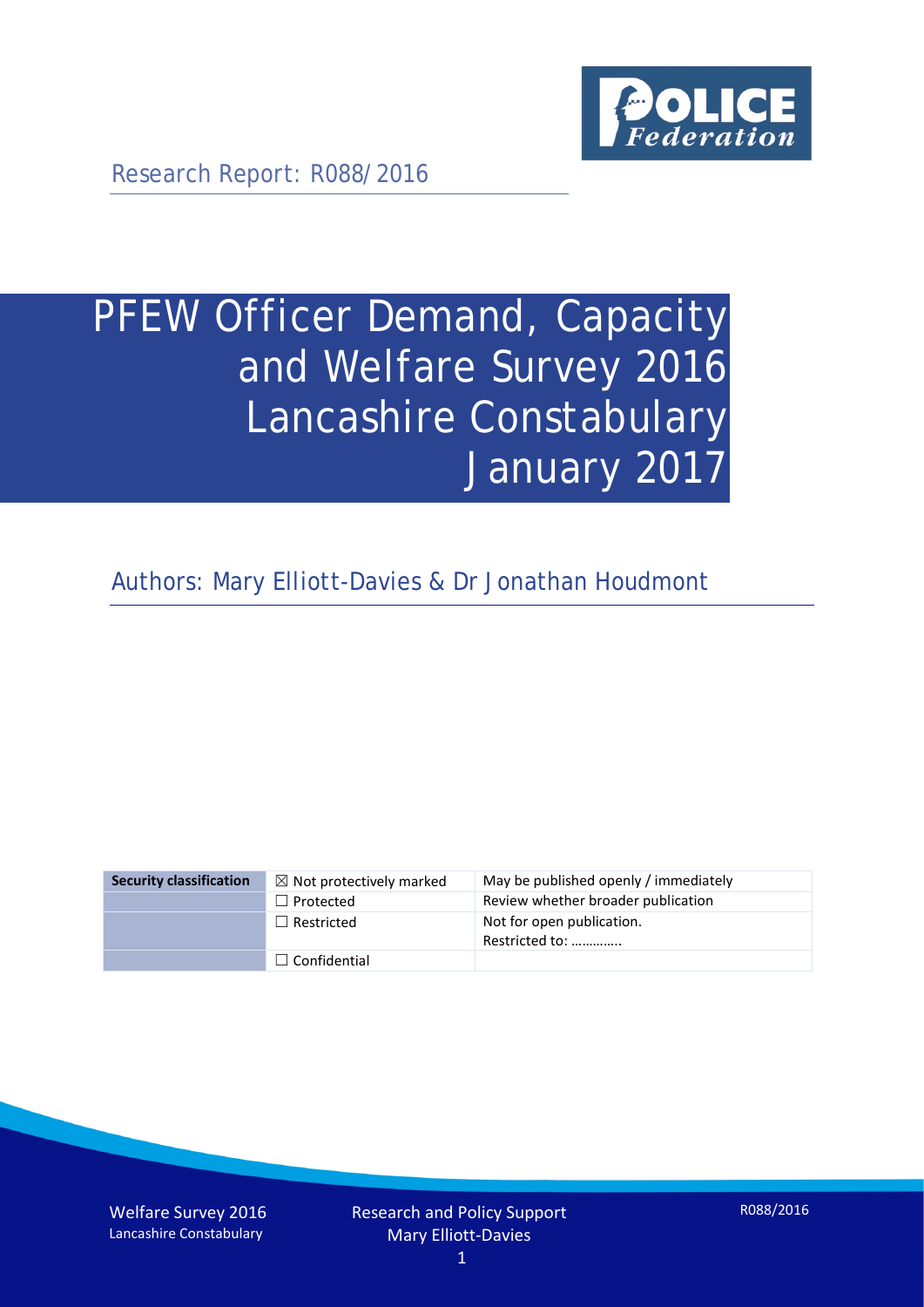# **1. FOREWORD**

#### **INTRODUCTION**

In recent times policing in England and Wales has experienced unprecedented budgetary cuts amount[i](#page-15-0)ng to an 18% real-term reduction since 2010.<sup>1</sup> The impact on police officer numbers has been considerable, with a 14% fall in officer numbers over a seven year period from a high of 143,734 in 2009<sup>[ii](#page-15-1)</sup> to 124,066 in March 2016.<sup>[iii](#page-15-2)</sup> Evidence from a focus group study conducted by the PFEW<sup>[iv](#page-15-3)</sup> highlighted that these reduction's may be having a negative effect on officers individual wellbeing. It was within this context that the 2016 PFEW Officer Demand, Capacity, and Welfare Survey took place.

This report provides a summary of responses to key questions from the 2016 PFEW Officer Demand, Capacity, and Welfare Survey from respondents in **Lancashire Constabulary**.

Where appropriate, details of average responses for the police service as a whole are also presented. However, differences between the national and local responses have not been tested statistically and therefore any differences reported are for guidance only and must be treated with caution.

Force rankings have not been included due to the vast range of response rates across forces (2.1% - 34.2%), making comparisons inappropriate without the application of inferential statistics to address the extreme variations in sample sizes (range: 34 -3909). In addition, forces with less than 100 respondents were not provided with a force level report as their sample size was too small to be representative of the force as a whole and may have enabled identification of individuals based on their demographics.

Please be aware that the total number of responses for each item may vary slightly as not all items were answered by all respondents, and all percentages are rounded to the nearest whole number. In addition, the actual differences between any and all groups may be quite small and these details should be considered when interpreting the data.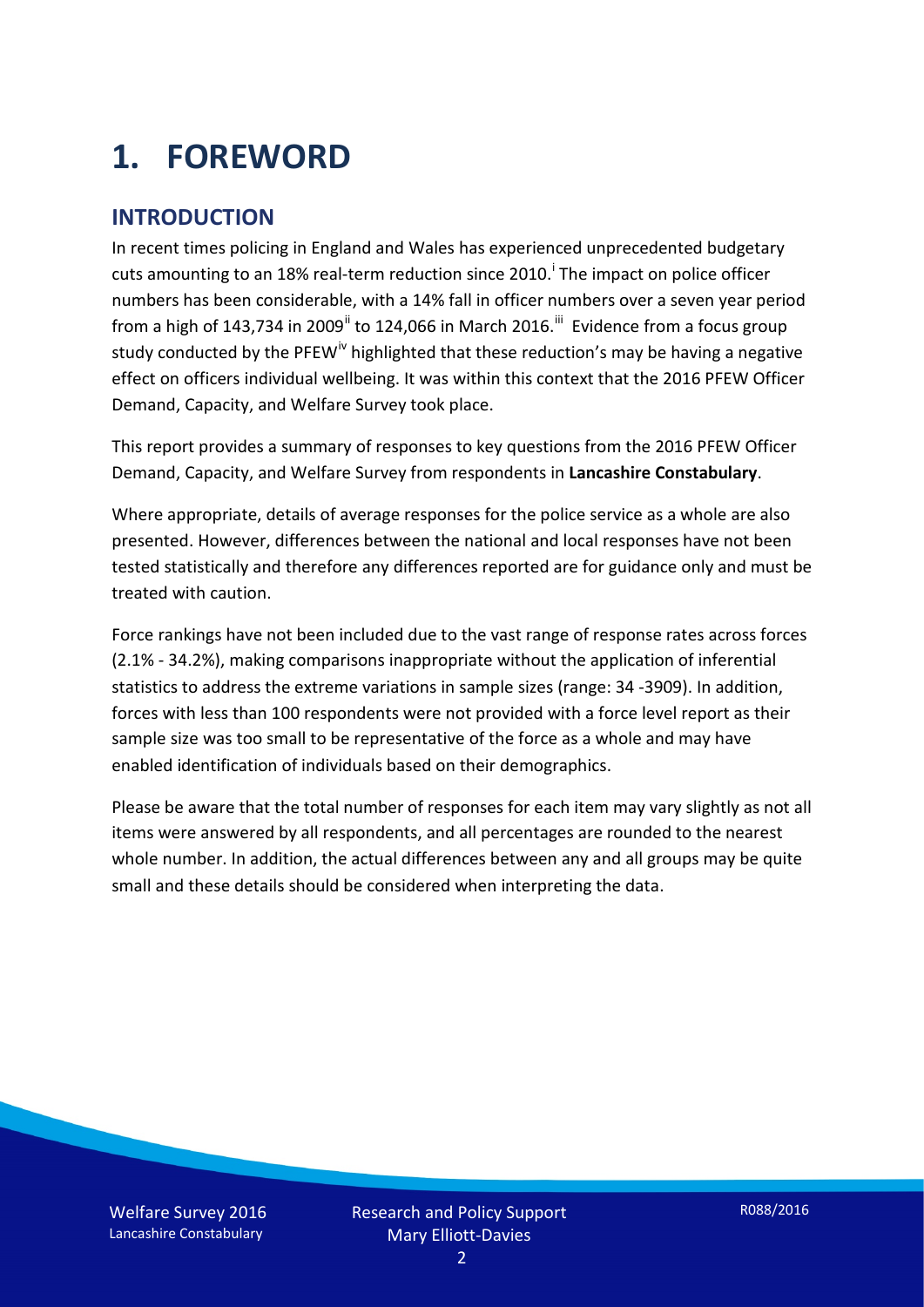#### **RESPONSE RATES AND DEMOGRAPHICS**

Survey responses were gathered over a four-week period in February 2016. All officers of the federated ranks in England and Wales were eligible to participate. Analyses were conducted on a sample of 16,841 responses drawn from all 43 forces across England and Wales.  $^1$  $^1$  The national response rate for the 2016 survey was 14%.

419 responses were received from Lancashire Constabulary, representing a response rate of around 15%.<sup>[2](#page-2-1)</sup> The margin of error for this report has been calculated using the size of the sample and the population. At a 95% confidence level, this force report has a 4% margin of error. If the margin of error is less than 5%, it can be considered to be within the normal bounds of academic rigor.<sup>[3](#page-2-2)</sup> If this threshold has not been met, the results from this report must be interpreted with caution.

Overall 1% of respondents (*N*=237) to the survey declined to state which force they belonged to. These responses have been included within the national data but are excluded from force-level analyses.

73% of responses from Lancashire Constabulary were received from male officers and 27% of responses were from female officers. In regards to rank, 70% of respondents from Lancashire Constabulary were Constables, 22% were Sergeants and 8% were Inspectors or Chief Inspectors. 4% of responses from Lancashire Constabulary were received from Black and Minority Ethnic (BME) officers.

-

<span id="page-2-0"></span> $1$  Data were removed where the respondent indicated they were not currently a police officer or they gave implausible answers – for full exclusion criteria, please see Houdmont & Elliott-Davies (2016).<br><sup>2</sup> Based on March 2016 Home Office figures of officer headcount.

<span id="page-2-1"></span>

<span id="page-2-2"></span> $3$  The generally accepted academic standards is a 95% confidence level with a 5% (or less) margin of error.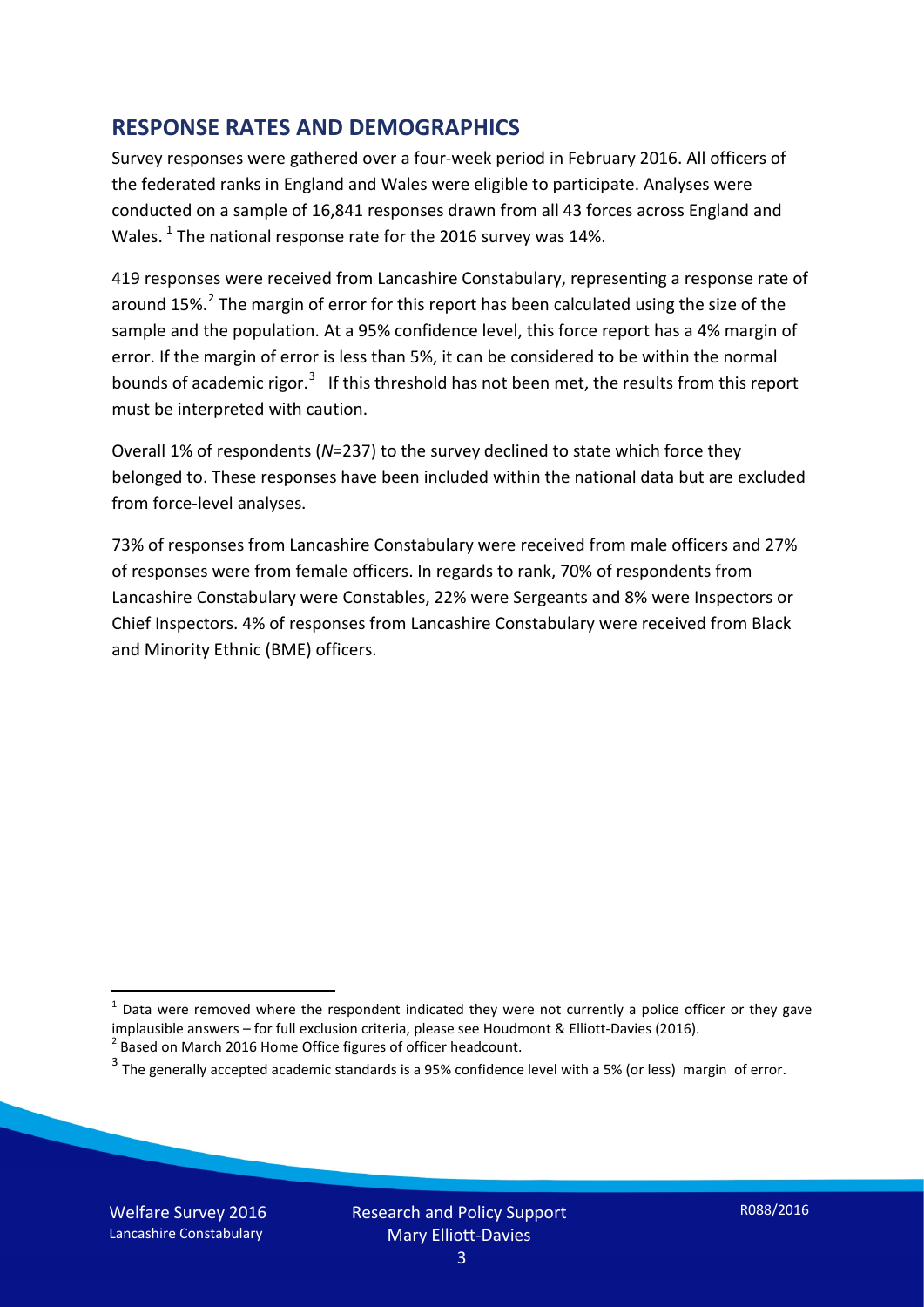# **2. DEMAND**

## **2.1. WORKLOAD**

60% of respondents from Lancashire Constabulary told us that their workload is currently too high. This was lower than the proportion of national respondents who reported their workload was too high (66%).

#### **2.2. HSE MANAGEMENT STANDARDS**

The UK Health and Safety Executive published the Management Standards Indicator Tool (MSIT) to assist organisations in the assessment of workers exposure to dimensions of the psychosocial work en[v](#page-15-4)ironment that, if not properly managed, can lead to harm to health.<sup>v</sup> The 25-item version of the MSIT<sup>[vi](#page-15-5)</sup> contains four items that measure job demands.

23% of respondents from Lancashire Constabulary told us that they often or always have unachievable deadlines, and 39% that they have to neglect some tasks because they have too much to do. Findings for the MSIT job demand items for Lancashire Constabulary are presented in Figure 1 below.



#### *Figure 1. Lancashire Constabulary: HSE MSIT Job Demands*

Welfare Survey 2016 Lancashire Constabulary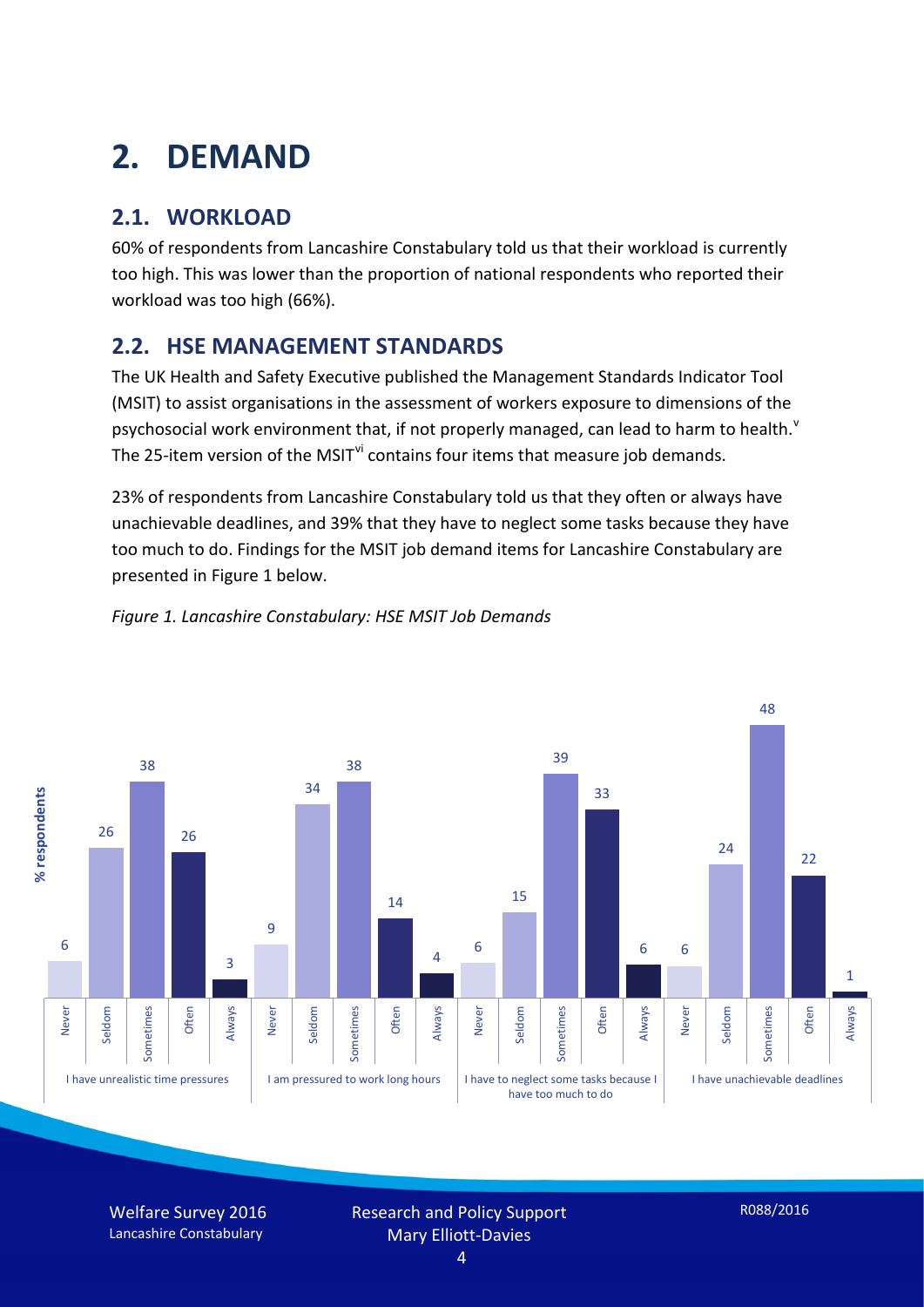#### **2.3. AMOUNT AND PACE OF WORK**

A set of statements were developed for the current study to assess aspects of job demands in regards to the amount and pace of work. Findings for Lancashire Constabulary are presented in Figure 2.





59% of respondents from Lancashire Constabulary *disagreed* or *strongly disagreed* that they were able to meet all of the conflicting demands on their time and 80% of respondents from Lancashire Constabulary *disagreed* or *strongly disagreed* that there are enough officers to manage all the demands made on their team/unit.

Welfare Survey 2016 Lancashire Constabulary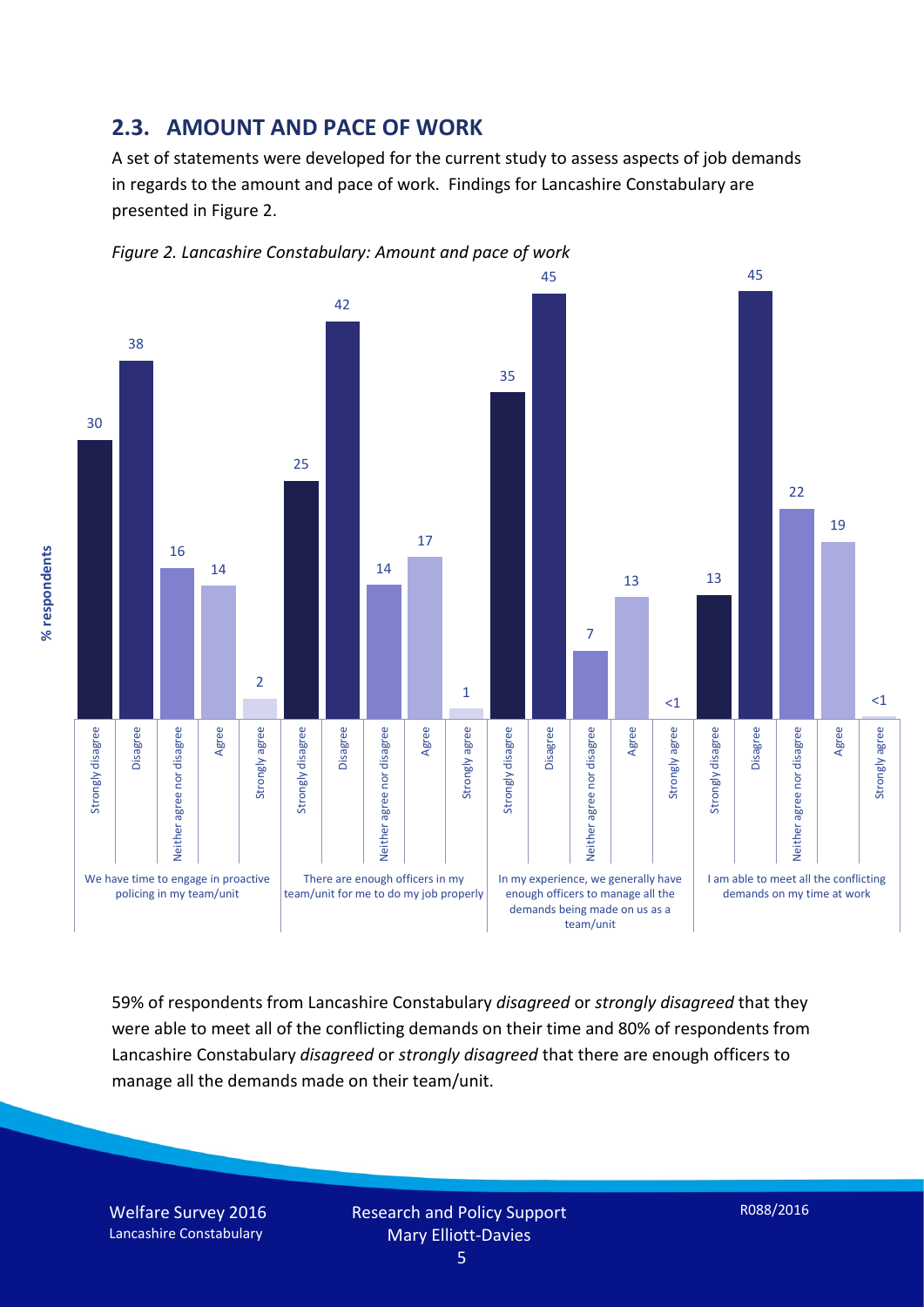# **3. CAPACITY**

#### **3.1. MINIMUM OFFICER STAFFING**

We asked respondents whether or not their team or unit has a minimum officer staffing level and 64% of respondents from Lancashire Constabulary indicated that their team or unit had a minimum officer staffing level. Among respondents whose team or unit had a minimum officer staffing level, 11% indicated that this level was achieved *never* or *rarely*.

#### **3.2. OFFICER STAFFING ARRANGEMENTS**

Respondents were asked whether they had been told how officer staffing levels in their team/unit were determined and whether they felt it was effective. 54% of respondents from Lancashire Constabulary indicated that they had not been told how officer staffing levels are determined, whilst 60% *disagreed* or *strongly disagreed* that the way officer staffing levels are determined seems to be effective. An additional set of statements were developed for this survey to assess aspects of capacity to meet job demands. Results for Lancashire Constabulary are below.



*Figure 3. Lancashire Constabulary: Capacity to deal with workload*

Welfare Survey 2016 Lancashire Constabulary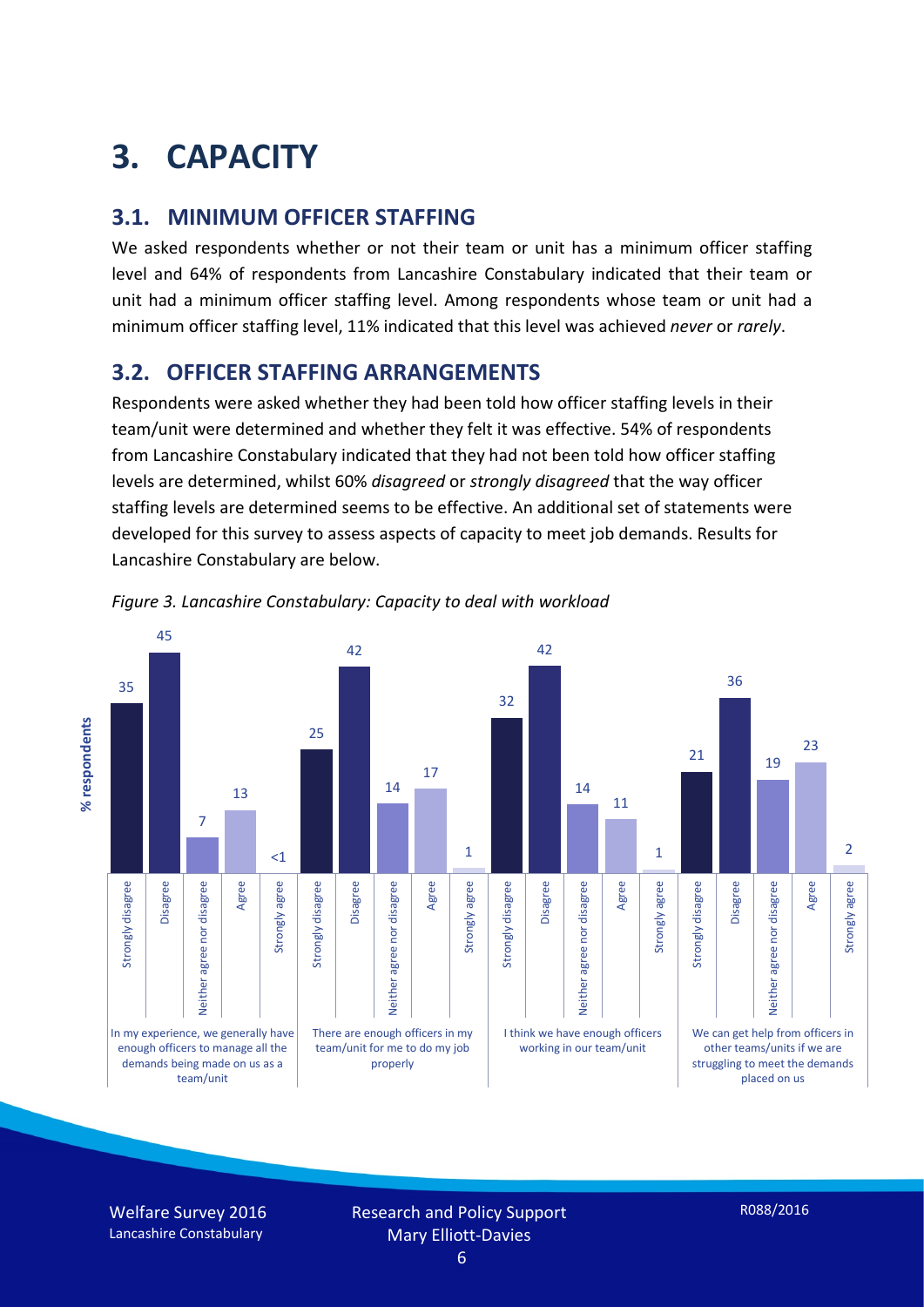## **4. WORK PATTERNS**

#### **4.1. SHIFTS**

Respondents were invited to indicate which of broad shift patterns they typically worked (indicated in Figure 4) and, to the nearest hour, how long their shifts are supposed to last.

1% of respondents from Lancashire Constabulary reported their formal shift duration was more than the 8- 10 hours advised by the Health and Safety Executive<sup>[vii](#page-15-6)</sup> and the Police Negotiating Board.<sup>[viii](#page-15-7)</sup>

#### *Figure 4. Lancashire Constabulary: Shift rotation*



#### **4.2. SINGLE CREWING**

Among respondents from Lancashire Constabulary, for whom this item was applicable (*N*=*372*), 65% reported being single crewed either *often* or *always* over the previous 12 month period, this can be compared with 73% of respondents from the national sample.

#### **4.3. BREAKS, REST DAYS AND ANNUAL LEAVE**

44% of respondents from Lancashire Constabulary were *never* or *rarely* able to take their full rest break entitlement, and 90% reported having had two or more rest days cancelled in the previous 12 month period.

28% of respondents from Lancashire Constabulary told us that they have not been able to take their full annual leave entitlement in the previous 12 month period.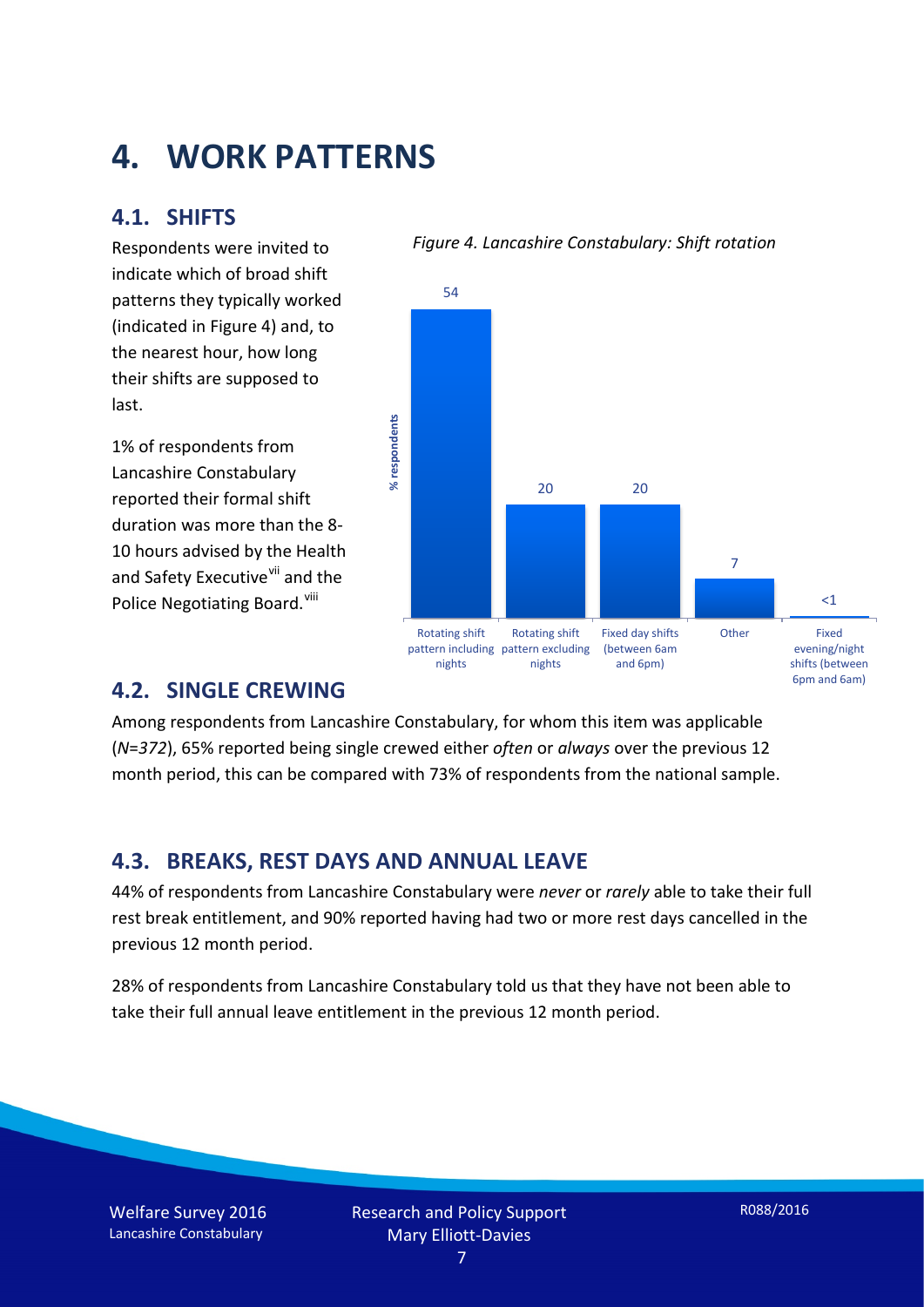# **5. MENTAL HEALTH AND WELLBEING**

#### **5.1. SINGLE ITEM INDICATOR**

A top-level broad overview of mental wellbeing was established using an item that asked respondents to indicate whether they had experienced feelings of stress, low mood, anxiety, or other difficulties with their health and wellbeing over the last 12 months.

78% of respondents from Lancashire Constabulary indicated that they had experienced feelings of stress, low mood, anxiety, or other difficulties with their health and wellbeing over the last 12 months. 90% also indicated that these feelings were caused, or made worse by work.

#### **5.2. MENTAL WELLBEING**

Mental wellbeing can be broadly conceptualized as having two dimensions. The first concerns positive affect (i.e. pleasurable aspects of wellbeing such as feelings of optimism, cheerfulness, and relaxation). The second concerns psychological functioning (i.e. such as clear thinking, self-acceptance, personal development, competence, and autonomy).

To investigate mental wellbeing in more detail the two-dimensional structure of mental wellbeing described above was assessed using the short Warwick-Edinburgh Mental Wellbeing Scale.<sup>[ix](#page-15-8)</sup> The use of this scale, which has been widely used in a number of settings, helps us to measure the incidence of wellbeing in the police in a reliable way, allowing credible comparisons. The scale asks individuals to rate their experience during the last two weeks for seven positively framed statements.

Findings for the items for the short Warwick-Edinburgh Mental Wellbeing Scale for Lancashire Constabulary are presented in Figure 5 alongside those for the general public.

#### **5.3. HELP SEEKING**

A question was applied to identify those who had ever **sought help** for feelings of stress, low mood, anxiety, or any other difficulties with mental health and wellbeing. Examples of sources of help were provided including GP, occupational health department, psychologist, therapist, and counsellor.

48% of Lancashire Constabulary respondents had previously sought help for feelings of stress, low mood, anxiety or other difficulties with their mental health and wellbeing, of which 41% had done so within the last 12 months.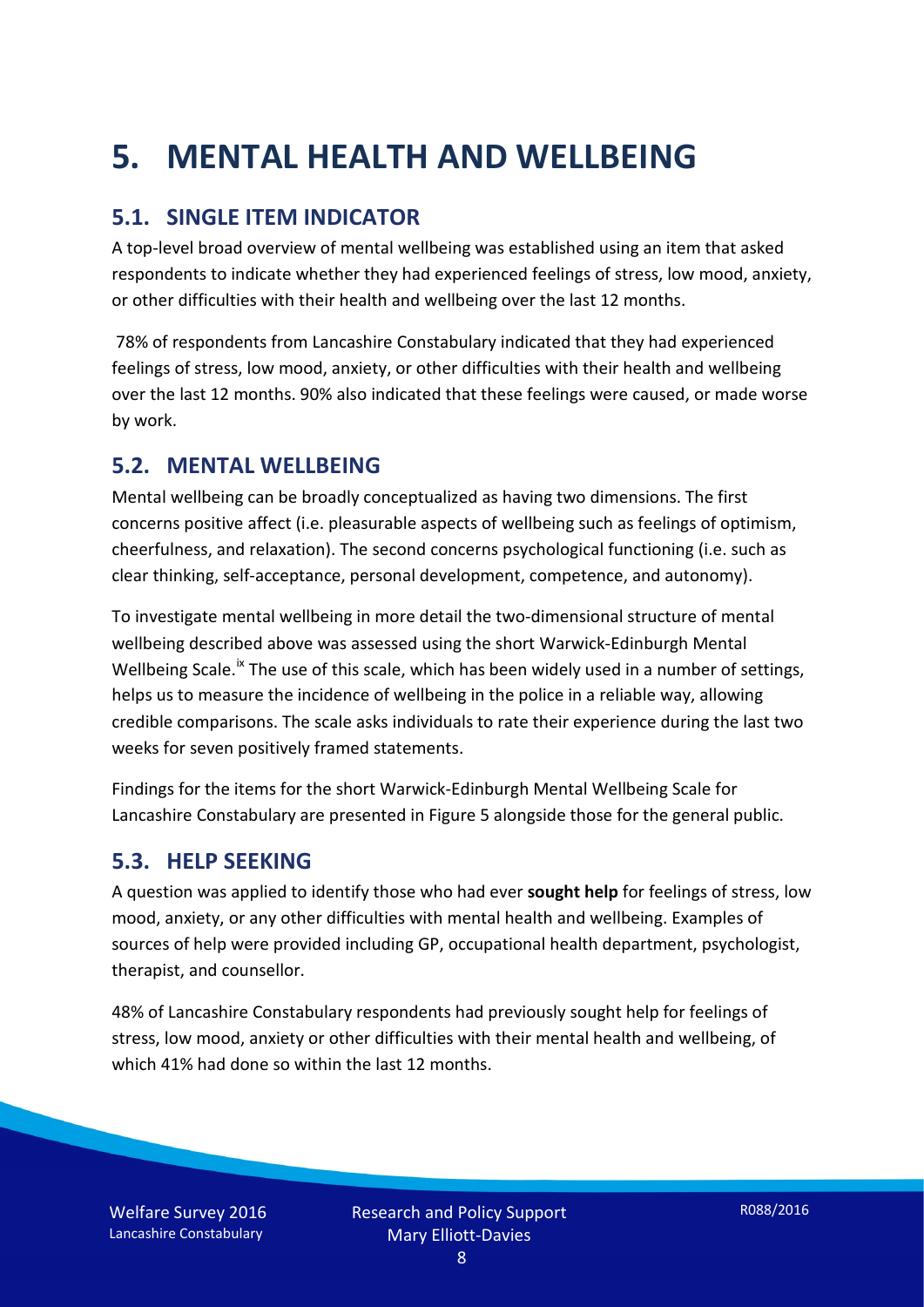

*Figure 5. Lancashire Constabulary:* The Short Warwick-Edinburgh Mental Wellbeing Scale*.*

General Population: North West [England] Mental Wellbeing Survey (2012-23)

Local Response: PFEW Welfare Survey (2016)

#### **5.4. STRESS**

Work related stress was measured using a single-item measure. 37% of respondents from Lancashire Constabulary presented with a non-diagnostic case of work-related stress. $x$ Stress outside of work was assessed using an adaptation of the work-related stress measure. 12% of respondents from Lancashire Constabulary presented with a non-diagnostic case of stress outside of work.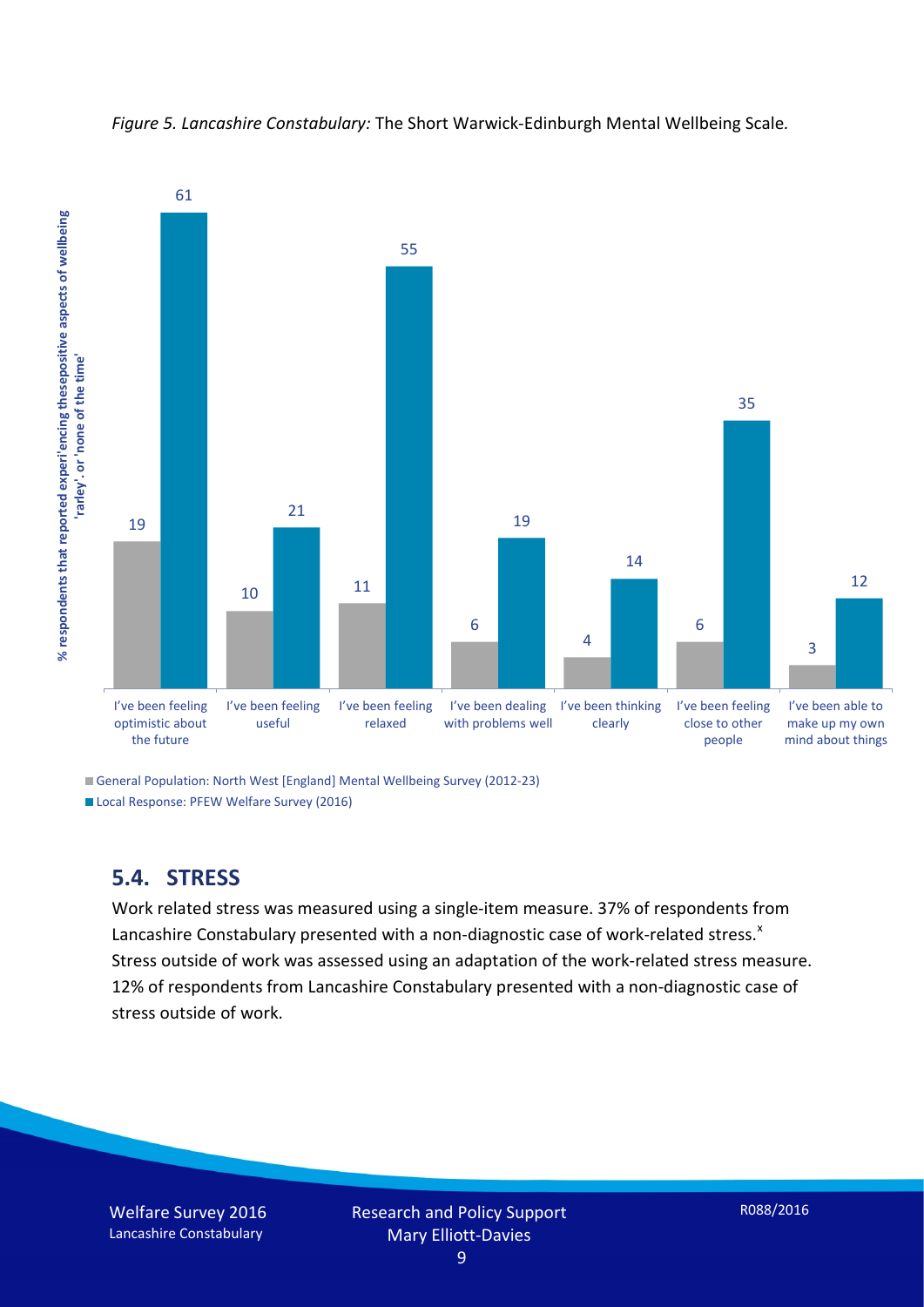# **6. ORGANISATIONAL SUPPORT: MENTAL HEALTH & WELLBEING**

Participants who indicated that they had sought help for difficulties with mental health and wellbeing were presented with additional questions concerning disclosure to a line manager.

#### **6.1. DISCLOSURE**

68% of respondents reported that they had disclosed seeking mental health and wellbeing support to their line managers.

#### **6.2. REASONS FOR NON-DISCLOSURE**

Respondents who did not disclose that they were seeking mental health and wellbeing support were asked to indicate why. Findings are presented in Figure 6 below. Respondents were able to cite as many reasons as applicable.





Reasons for non-disclosure

#### **D**Other

- I didn't want to be treated differently (in a negative way)
- I It wasn't affecting my work so I didn't feeli like I needed to
- I thought it would negatively affect my opportunities for promotion and/or specialisation
- I was worried that my other colleagues would find out

Welfare Survey 2016 Lancashire Constabulary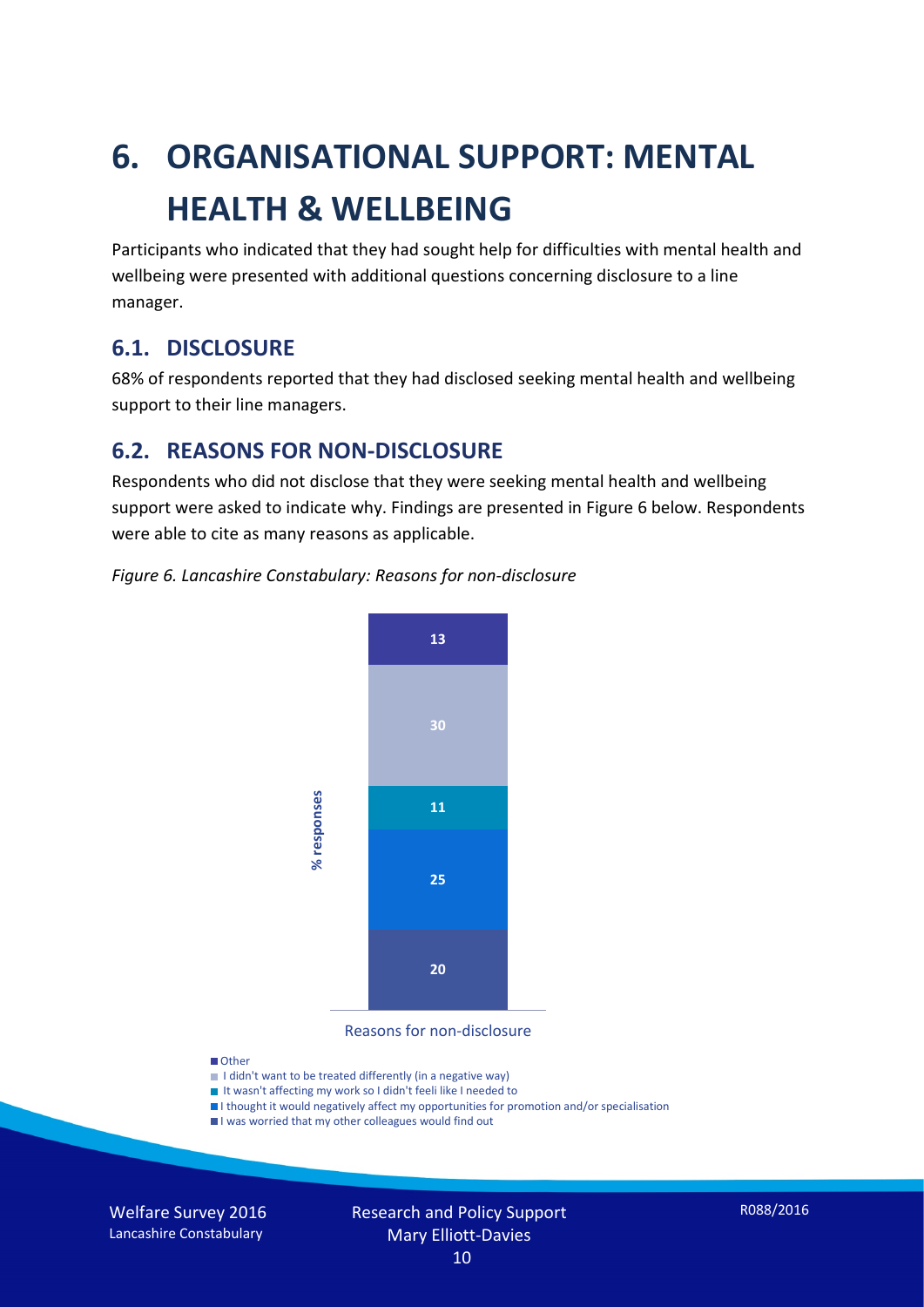#### **6.3. LOCAL ATTITUDES TO MENTAL HEALTH AND WELLBEING**

All respondents were asked about the attitude of the police service towards mental health and wellbeing. Nationally, these were found to be fairly negative. Figure 7 below shows the perception reported by respondents from Lancashire Constabulary.



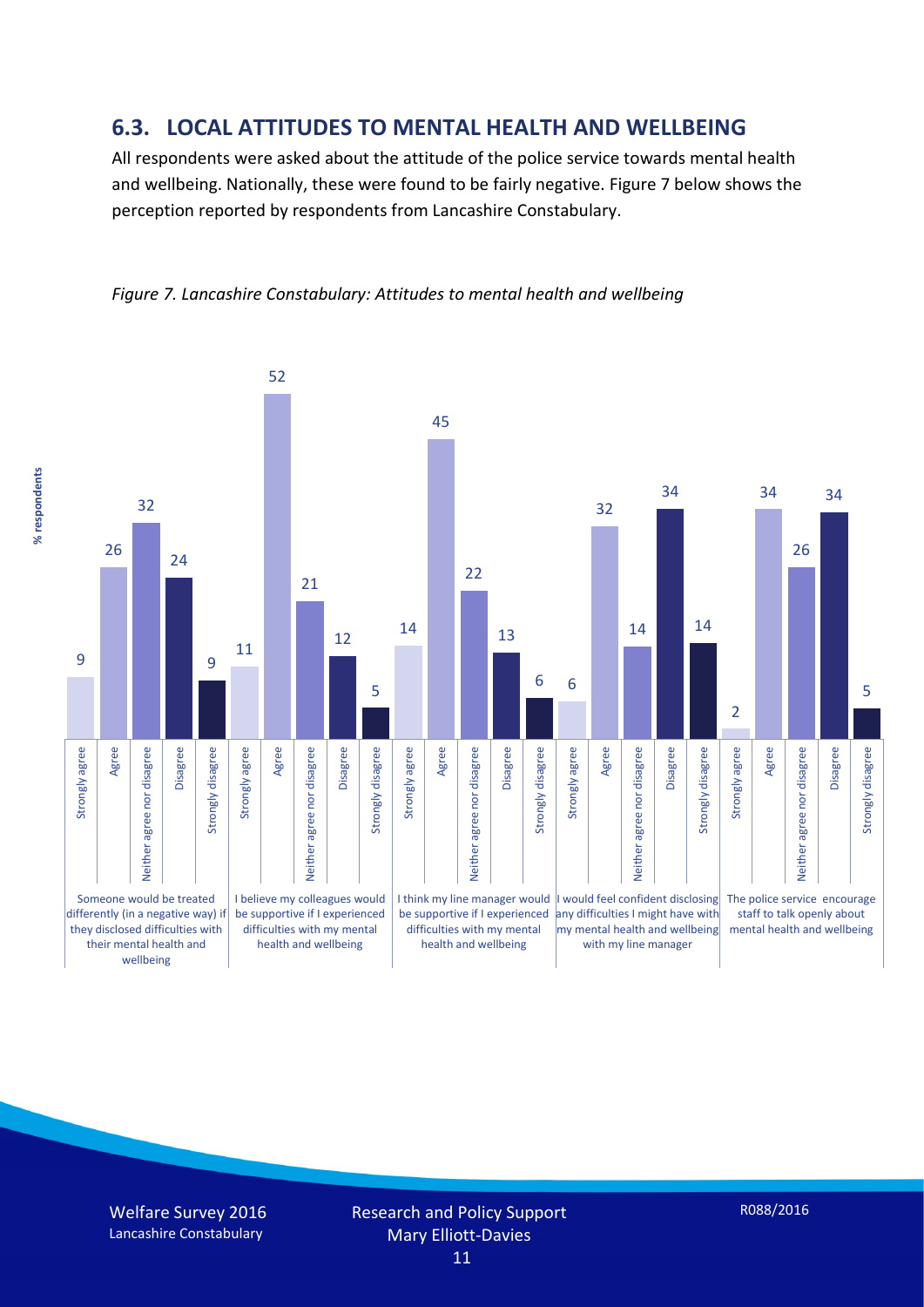# **7. ABSENCE BEHAVIOUR**

## **7.1. ABSENCE**

49% of respondents from Lancashire Constabulary reported one or more days of sickness absence and 23% of respondents indicated that at least one day of their sickness absence was attributable to stress, depression, or anxiety.

### **7.2. PRESENTEEISM AND LEAVEISM**

Presenteeism is the act of attending work while ill. This has been shown to be associated with subsequent health decline, particularly in relation to burnout, $x_i$  and can to lead to elevated absenteeism.<sup>[xii](#page-16-1)</sup> Moreover, evidence suggests that presenteeism can compound the effects of the initial illness and negatively influence job satisfaction, resulting in negative job attitudes and withdrawal from work.<sup>[xiii](#page-16-2)</sup>

Leaveism is a recently coined term to describe hidden sickness absence and work undertaken during rest periods including using allocated time off such as annual leave entitlements to take time off when they are in fact unwell. Findings for Lancashire Constabulary are presented in Figure 8 below.



#### *Figure 8. Lancashire Constabulary: Absence behaviours*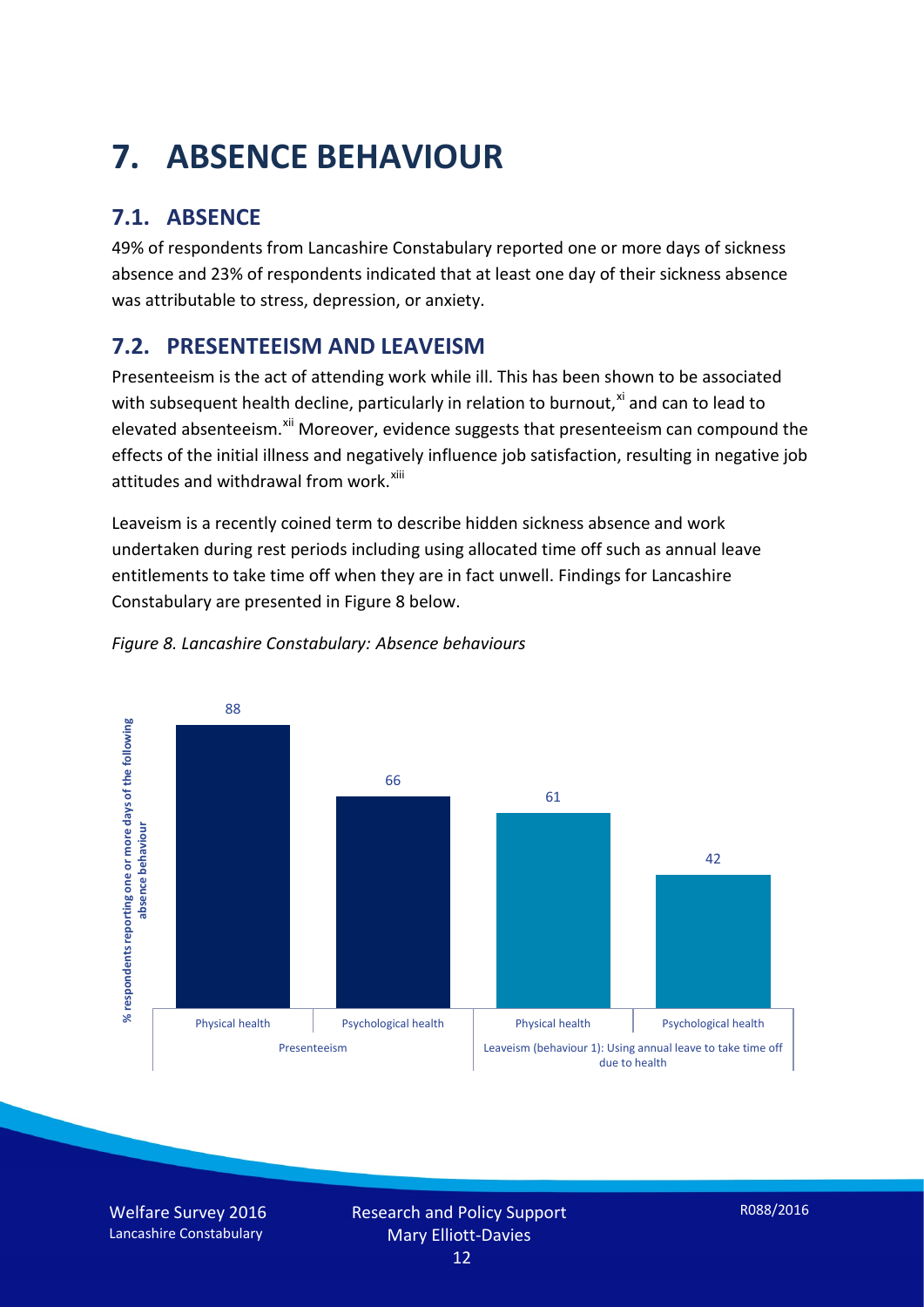# **8. ACCIDENTS, VIOLENCE AND INJURIES**

## **8.1. VIOLENCE**

% respondents **% respondents** Verbal and physical violence was assessed using four questions regarding how often officers received verbal insults, verbal threats, unarmed physical attacks, and attacks with a weapon from members of the public over the previous 12 months. Findings are presented in Figure 9 below.

*Figure 9. Lancashire Constabulary: Frequency of verbal and physical violence from members of the public*

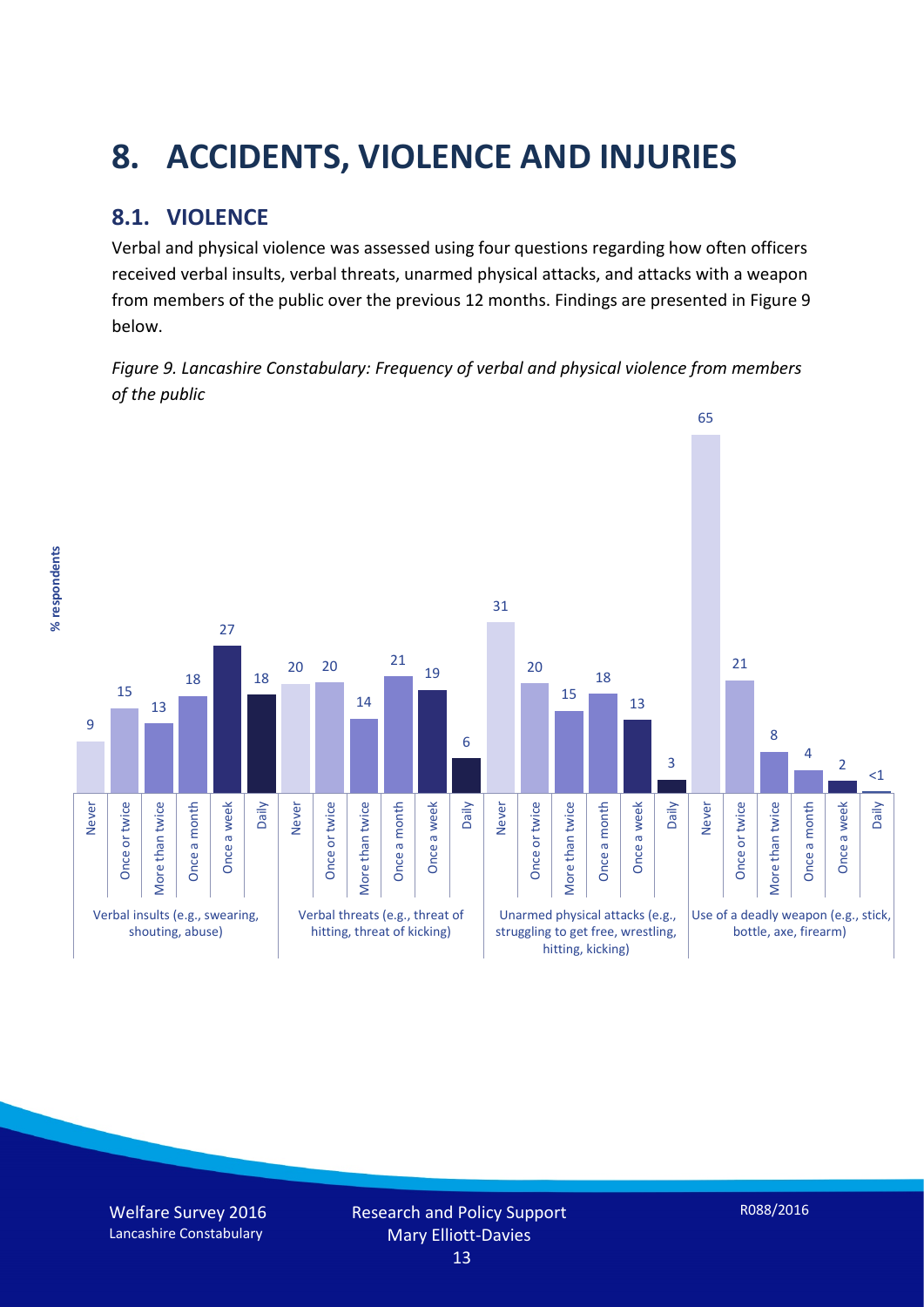#### **8.2. INJURIES DUE TO ACCIDENTS AND VIOLENCE**

20% of Lancashire Constabulary respondents reported that they had suffered one or more injuries that required medical attention as a result of **work-related violence** in the last year – losing more than 99 days in sickness absence. Whilst 26% of Lancashire Constabulary respondents also reported that they had suffered one or more injuries that required medical attention as a result of **work-related accidents** in the last year – losing more than 464 days in sickness absence.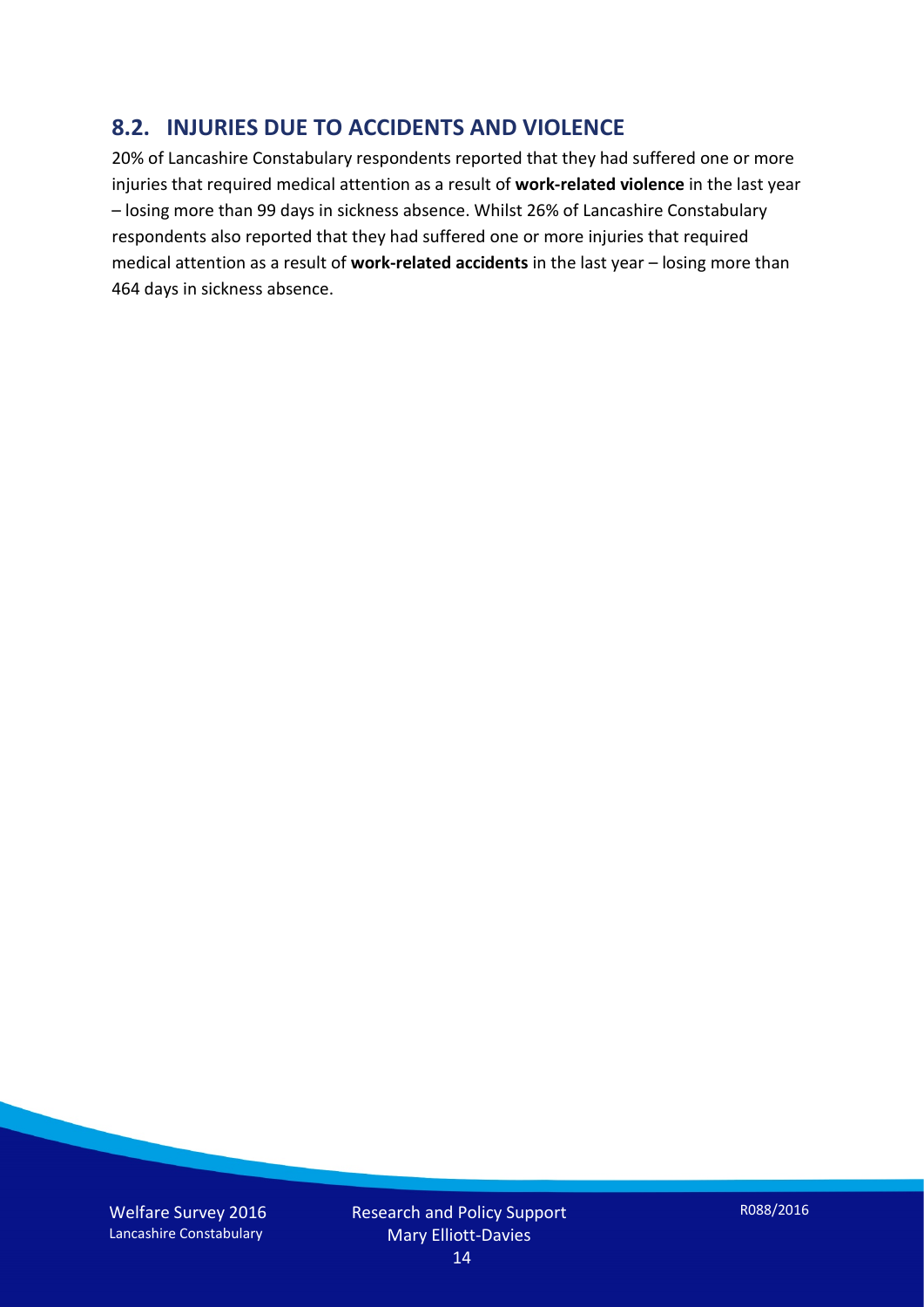## **9. Notes for JBBs**

Additional findings from the 2016 welfare survey are available on request from the Research and Policy department.

The findings of the survey can also be broken down in more detail in terms of different demographic groups, such as rank, role or length of service. However please be aware that we can only go into a certain level of detail with this demographic data in order to preserve respondents' confidentiality.

JBBs wishing to obtain further information can contact Mary Elliott-Davies [\(mary.elliott](mailto:mary.elliott-davies@polfed.org)[davies@polfed.org\)](mailto:mary.elliott-davies@polfed.org) to discuss their requirements. The Research and Policy Department only has one member of staff responsible for these data requests therefore please bear this in mind when contacting the team.

All other interested parties should speak to their local JBB in the first instance.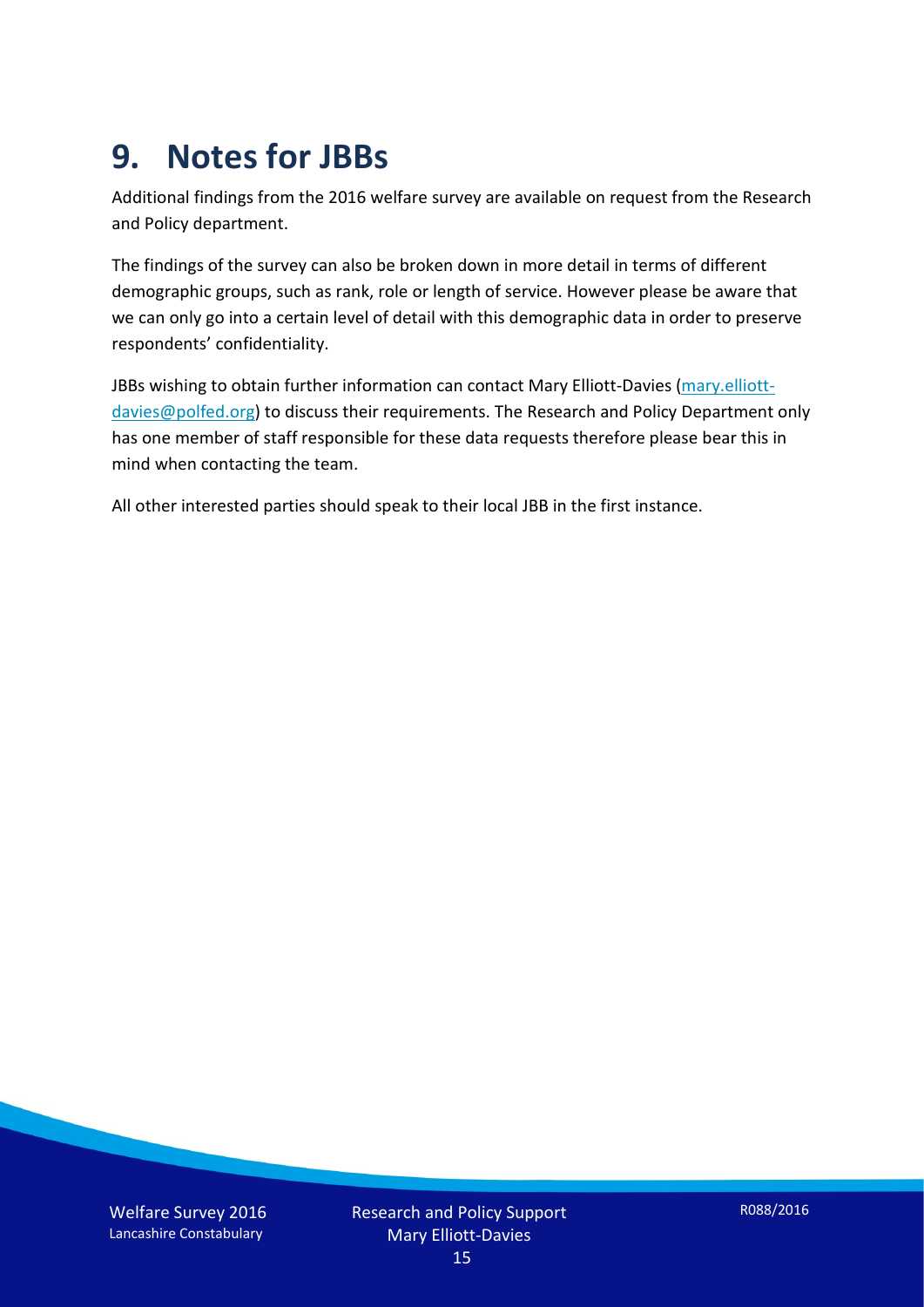# **10. REFERENCES**

<span id="page-15-0"></span>i National Audit Office (2015). Financial Sustainability of Police Forces in England and Wales. Retrieved September 12, 2016, fro[m https://www.nao.org.uk/wp](https://www.nao.org.uk/wp-content/uploads/2015/06/Financial-sustainability-of-police-forces.pdf)[content/uploads/2015/06/Financial-sustainability-of-police-forces.pdf](https://www.nao.org.uk/wp-content/uploads/2015/06/Financial-sustainability-of-police-forces.pdf)

<span id="page-15-1"></span><sup>ii</sup> Home Office (2010). Police Service Strength: England and Wales, 31 March 2010. Retrieved September 12, 2016, from [https://www.gov.uk/government/uploads/system/uploads/attachment\\_data/file/115745/hosb1410](https://www.gov.uk/government/uploads/system/uploads/attachment_data/file/115745/hosb1410.pdf) [.pdf](https://www.gov.uk/government/uploads/system/uploads/attachment_data/file/115745/hosb1410.pdf)

<span id="page-15-2"></span><sup>iii</sup> Home Office (2016). Police Workforce, England and Wales, 31 March 2016. Statistical Bulletin 05/16. Retrieved September 12, 2016, fro[m https://www.gov.uk/government/statistics/police](https://www.gov.uk/government/statistics/police-workforce-england-and-wales-31-march-2016)[workforce-england-and-wales-31-march-2016](https://www.gov.uk/government/statistics/police-workforce-england-and-wales-31-march-2016)

<span id="page-15-3"></span><sup>iv</sup> Elliott-Davies, M., Donnelly, J., Boag-Munroe, F., & Van Mechelen, D. (2016). 'Getting a battering' The perceived impact of demand and capacity imbalance within the Police Service of England and Wales: A qualitative review. The Police Journal, 89, 2, 93-116.

<span id="page-15-4"></span><sup>v</sup> Cousins, R., Mackay, C., Clarke, S., Kelly, C., Kelly, P., & McCaig, R. (2004). 'Management Standards' and work-related stress in the UK: Practical development. *Work & Stress, 18*, 113–136; Mackay, C., Cousins, R., Kelly, P., Lee, S., & McCaig, R. (2004). 'Management Standards' and work-related stress in the UK: Policy background and science. *Work & Stress, 18*, 91–112.

<span id="page-15-5"></span>vi Edwards, J., & Webster, S. (2012). Psychosocial risk assessment: Measurement invariance of the UK Health and Safety Executive's Management Standards Indicator Tool across public and private sector organizations. *Work & Stress, 26*, 130–142

<span id="page-15-6"></span>vii HSE.(2006).Managing shift work: *Health and Safety Guidance*. HSE Books, HSG256, ISBN 9780717661978, Crown Copyright.

<span id="page-15-7"></span>viii Home Office. (2010). Guidance on Variable shift arrangements for police officers [PNB circular] 016-2010.

<span id="page-15-8"></span><sup>ix</sup> Stewart-Brown, S., Tennant, A., Tennant, R., Platt, S., Parkinson, J., & Weich, S. (2009). Internal construct validity of the Warwick-Edinburgh Mental Well-being Scale (WEMWBS): A Rasch analysis using data from the Scottish Health Education Population Survey. *Health and Quality of Life Outcomes, 7*: 15.

<span id="page-15-9"></span>x Smith, A., Johal, S., Wadsworth, E., Davey Smith, G., & Peters, T. (2000). The Scale of Perceived Stress at Work: The Bristol Stress and Health at Work Study. Contract Research Report 265/2000. Sudbury: HSE Books.